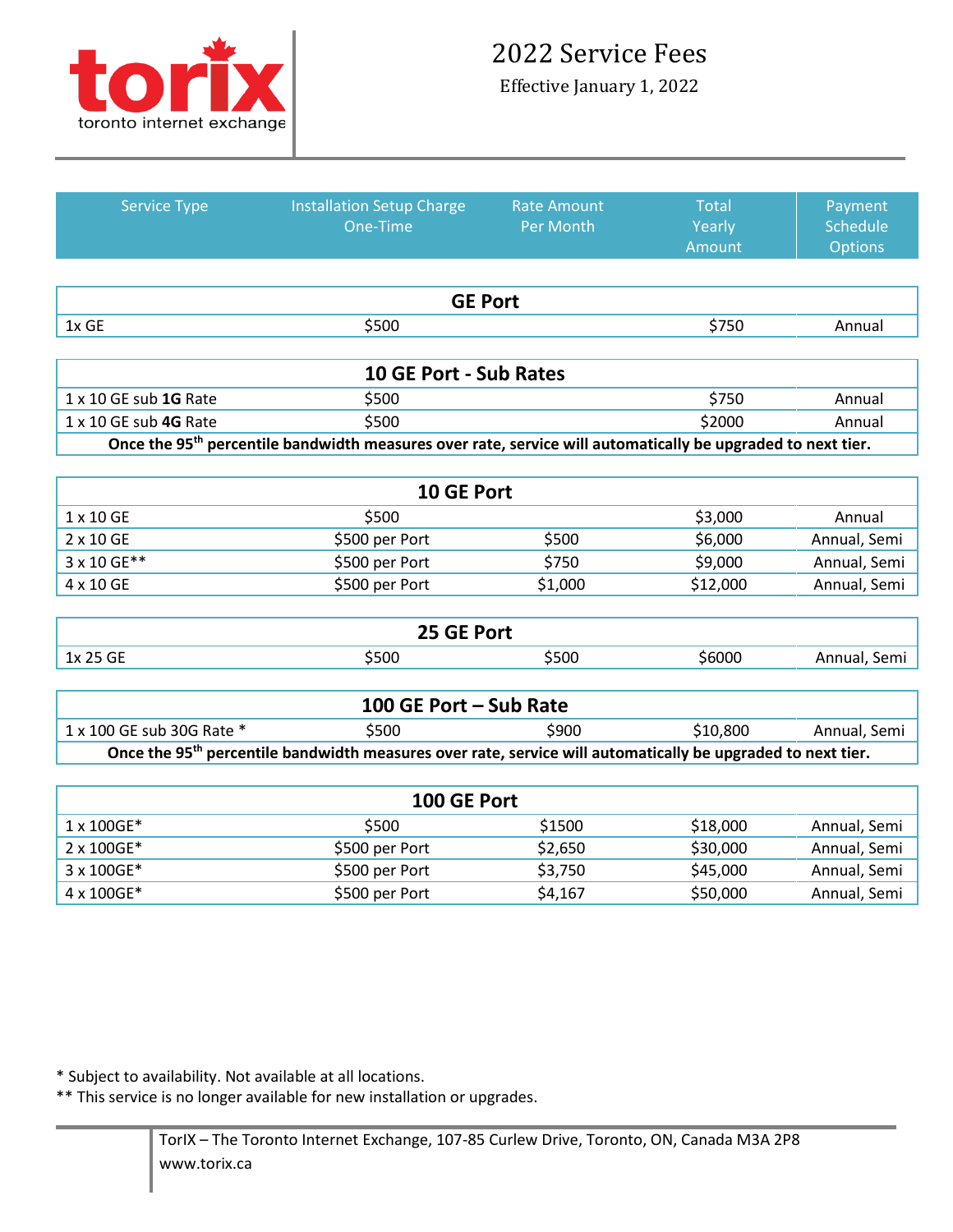

## 2022 Service Fees

Effective January 1, 2022

| <b>Service Type</b> | <b>Installation Setup Charge</b><br>One-Time | <b>Rate Amount</b><br>Per Month | Total<br>Yearly<br>Amount | Payment<br>Schedule <sup>1</sup><br><b>Options</b> |
|---------------------|----------------------------------------------|---------------------------------|---------------------------|----------------------------------------------------|
|                     |                                              |                                 |                           |                                                    |

| B Feed Port (Add-On) – Not Applicable to Sub Rate products                                                             |                |           |          |  |  |
|------------------------------------------------------------------------------------------------------------------------|----------------|-----------|----------|--|--|
| 1 x 10 GE B Port                                                                                                       | \$500          |           | \$750    |  |  |
| 2 x 10 GE B Port                                                                                                       | \$500 per Port | \$125.00  | \$1,500  |  |  |
| 4 x 10 GE B Port                                                                                                       | \$500 per Port | \$250.00  | \$3,000  |  |  |
| 1 x 100GE B Port*                                                                                                      | \$500 per Port | \$375.00  | \$4,500  |  |  |
| 2 x 100GE B Port*                                                                                                      | \$500 per Port | \$662.50  | \$7,950  |  |  |
| 3 x 100GE B Port*                                                                                                      | \$500 per Port | \$1000.00 | \$12,000 |  |  |
| 4 x 100GE B Port*                                                                                                      | \$500 per Port | \$1333.33 | \$16,000 |  |  |
| The combined total of $A + B$ circuits may not exceed 100 Percent of A feed for more than 95 <sup>th</sup> Percentile. |                |           |          |  |  |

\* Subject to availability. Not available at all locations.

\*\* This service is no longer available for new installation or upgrades.